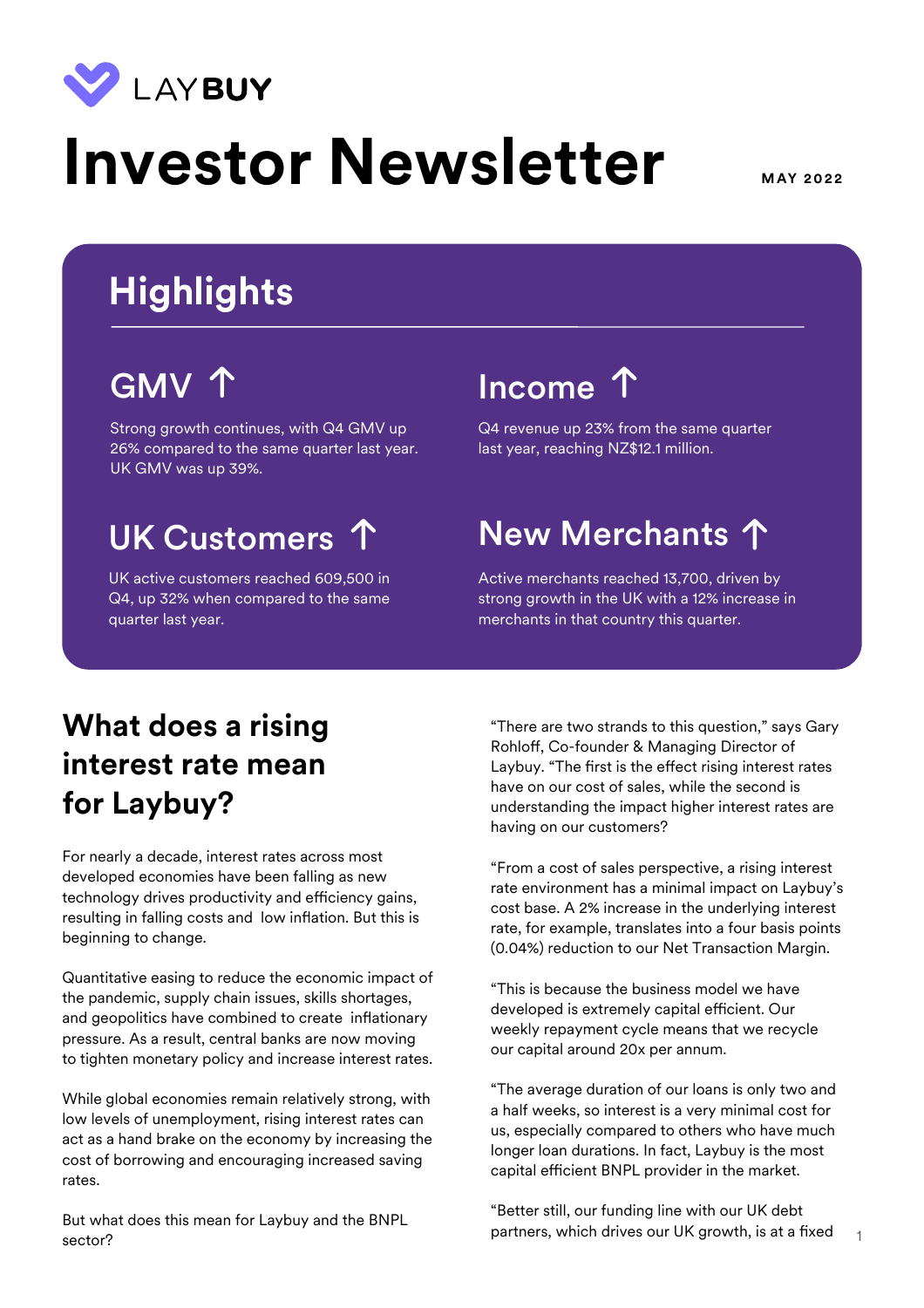

rate. This means we're not exposed to interest rate rises in the UK. In fact, our UK cost of borrowing actually falls as we continue to scale with the debt facility we're using.

"This is quite different to some other BNPL providers, some of which have quite a large percentage of their business in longer-dated finance facilities. As a result they don't spend their capital as fast, and are more susceptible to rising interest rates."

Gary says when it comes to consumers, rising interest rates can impact discretionary spending by increasing debt servicing costs.

"While only time will tell what effect rising interest rates will have on the BNPL sector, because most of our customer base skews younger, it is quite possible increased interest rates have a minimal impact given most of our customers are unlikely to have mortgages," says Gary

"And while cost of living pressures might be tightening consumer wallets, this could result in increased demand for our services as consumers look to make use of Laybuy to help spread their payments across a number of weeks.

"This is a double edged sword, because consumers who are facing economic pressures are naturally at a high risk of default. That is why we are proactively taking steps to mitigate this risk, including being more vigilant around credit and affordability testing, while also being more cautious around increasing credit  $limits - just because a customer can afford $20 a$ week, doesn't mean they can afford \$40 a week.

"The key takeaway is that we don't anticipate a significant impact on our business as a result of rising interest rates."

#### **Laybuy appoints global leader in risk management as new Chief Risk O!cer**

This month we welcomed leading risk management expert Jamie Byles as our new Chief Risk Officer.

In this newly created position, which is part of Laybuy's senior leadership team, Jamie will be responsible for driving our fraud prevention strategy, ensuring that we are implementing the best tools available to prevent fraud and minimise credit risk.

Jamie brings a wealth of experience to Laybuy, having spent his career working at senior levels in risk management, including fraud prevention, at some of the world's largest financial institutions.

Joining Laybuy from HSBC, where he was Group Head of Fraud - Wealth & Personal Banking, Jamie has previously held roles as Risk Director at Barclays, Head of Fraud Strategy at Visa, and Head of Credit Fraud Risk at NatWest Group.

Jamie was also twice elected Chairperson of the Visa Risk Working Group, appointed as a civilian advisor to UK law enforcement agencies, and has worked with government and regulators in designing and implementing the Contingent Reimbursement Model in the UK, helping reduce incidences of scams.

He also led an international law enforcement operation with Europol, labelled the Airline Day of Action, targeting ticketing fraud that resulted in 128 criminals being arrested in one day across 40 countries.

Jamie was also a director of Ethoca, a Fintech specialising in intelligence and technology solutions to fight fraud, reduce chargebacks and improve the customer experience. Ethoca was acquired by Mastercard in 2019 as part of their effort to reduce digital commerce fraud.

Laybuy Managing Director Gary Rohloff says he is delighted to welcome someone of Jamie's unrivalled experience to Laybuy's leadership team.

"Globally, there has been an increase in fraudulent activity involving companies in e-commerce and this is impacting those providing online payment services, including the BNPL sector," says Gary.

"At Laybuy, we are taking the growing threat of attempted fraud seriously and are committed to doing all that we can to proactively reduce the incidences of fraud, minimise its impact and continuously improve the security of our payment platform. Jamie will play a critical role in helping us achieve this."

Jamie says he is excited to be joining Laybuy as it continues to accelerate its growth in New Zealand, Australia and the UK.